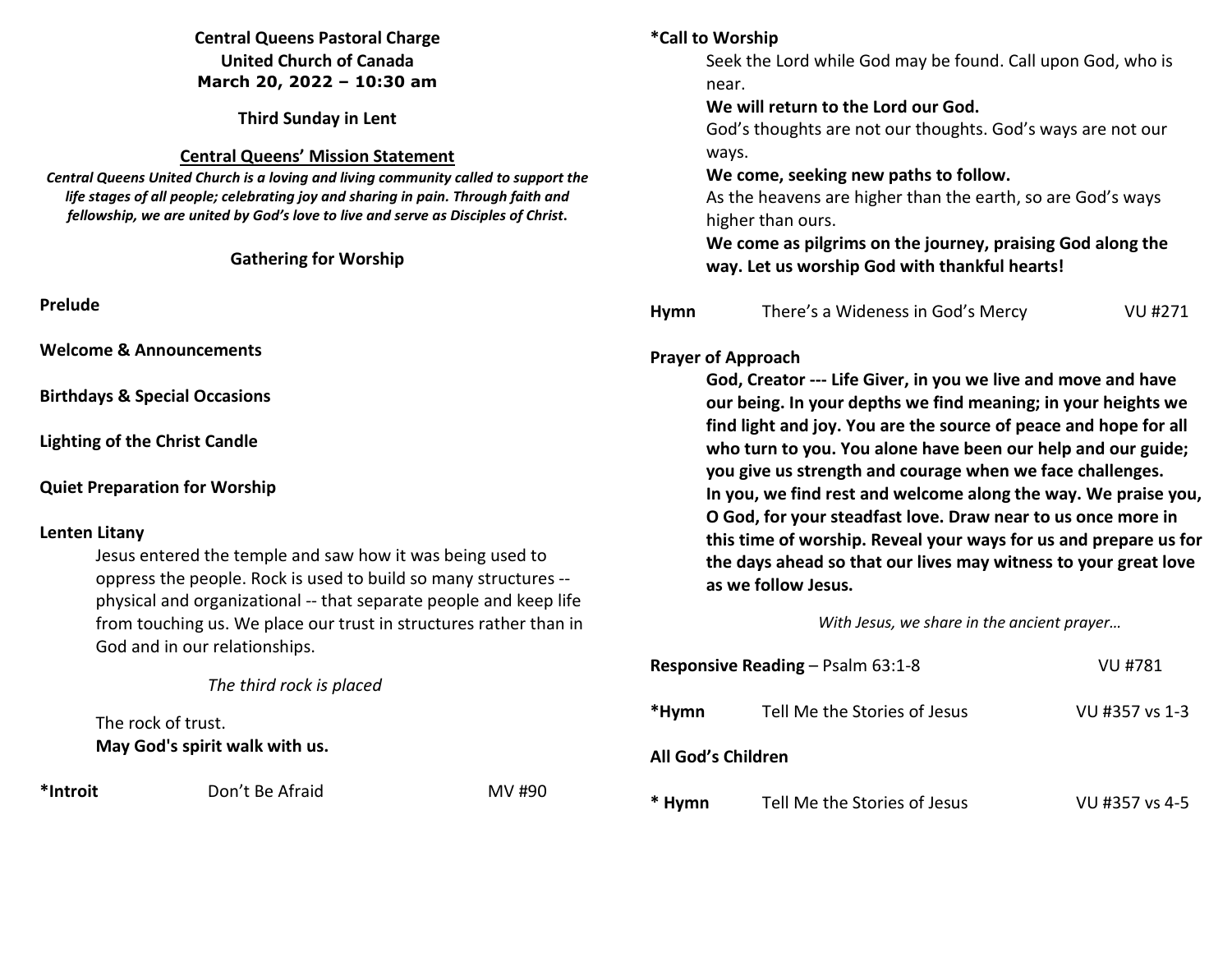# **Prayer of Confession**

**God of unconditional love, we confess that our thoughts are so often not your thoughts; our ways are rarely your ways. Our tempers are short, and we fail to act with kindness. Our confidence is fragile, and we treat others without respect. Our faith falters and we lose track of you. Forgive the many ways we have failed you and others. Inspire us to follow you more faithfully. Amen**

## **Assurance of Unending Love**

God's love abounds. God is with us. God's everlasting arms embrace us. Each of us is beloved, affirmed and set free. **Amen.**

**Presentation of Our Gifts**

**Offertory Invitation** 

**Offertory**

**\*Presentation of Offering** Christ Has No Body Now but Yours MV #171 (Chorus)

### **\*Offertory Prayer**

**Loving God accept these our gifts, we pray. Bless them and use them to inspire peace in places of unrest, love in places of resentment, joy in places of fear, and hope in places of loss, all for the sake of Jesus Christ, our Friend and Liberator. Amen** 

**Listening for the Word** 

**Sacred Scripture** 

 **Isaiah 55:1-9 Luke 13:1-9** 

**Anthem** 

### **Reflective Music Selection**

**Prayers of Thanksgiving and Intercession** 

### **Responding to the Word**

| *Hymn                                      | To Show by Touch and Word     | VU #427 |  |  |  |
|--------------------------------------------|-------------------------------|---------|--|--|--|
| *Benediction                               |                               |         |  |  |  |
| *Choral Benediction                        | Peace Be With You             | MV #215 |  |  |  |
| Postlude<br>* Please stand as you are able |                               |         |  |  |  |
| <b>Ministers</b>                           | All of us                     |         |  |  |  |
| <b>Clergy</b>                              | <b>Rev Greg Davis</b>         |         |  |  |  |
| <b>Office Hours</b>                        | Tuesday, Wednesday & Thursday |         |  |  |  |
|                                            | $9$ am $-12$ pm               |         |  |  |  |
| Office Phone                               | 902-964-2291                  |         |  |  |  |
| Email                                      | minister@cquc.ca              |         |  |  |  |
| <b>Ministry of Music</b>                   | <b>Kirk Neville</b>           |         |  |  |  |
| Website                                    | https://cquc.ca/index.htm     |         |  |  |  |
| Phone                                      | 902-786-9222                  |         |  |  |  |
| Email                                      | nevillejk@hotmail.com         |         |  |  |  |
| <b>Church Office</b>                       |                               |         |  |  |  |
| Office Hours                               | Wednesday & Thursday          |         |  |  |  |
|                                            | $9$ am $-12$ pm               |         |  |  |  |
| Phone                                      | 902-964-2221                  |         |  |  |  |
| Email                                      | office@cquc.ca                |         |  |  |  |
|                                            |                               |         |  |  |  |

**A Warm Welcome to All** – We are delighted you've joined us. May God's word today strengthen your faith, inspire curiosity and learning, and motivate your service of others. All are welcome.

**Sermon**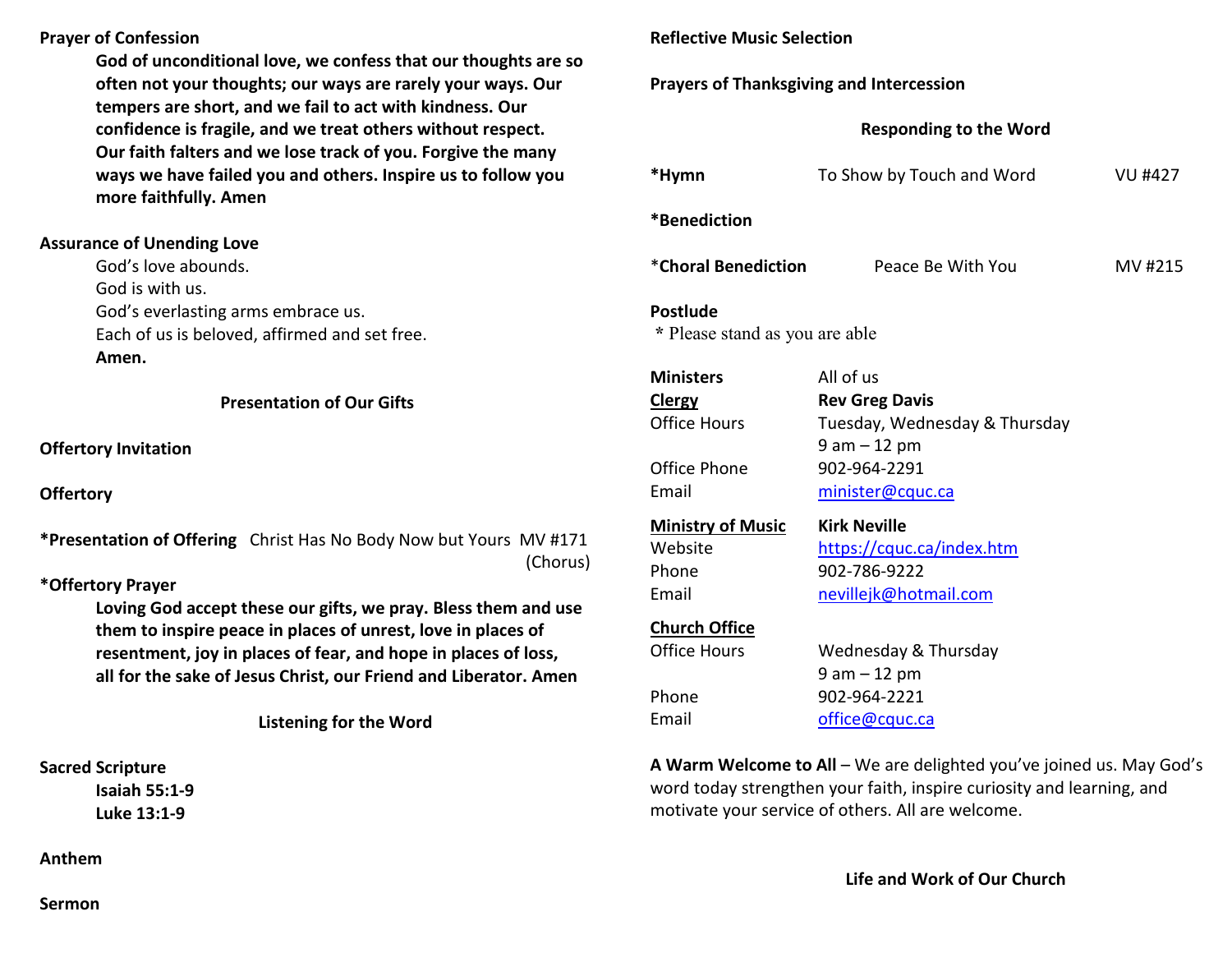**Greg's Office Hours:** Tuesday, Wednesday and Thursday from 9 am – 12 pm. If anyone is in the hospital or would like a visit from Greg, please call him at 902-964-2291. If you wish to meet with Greg outside the scheduled hours, please call 902-964-2291 or email minister@cquc.ca for an appointment.

**In-Church Services:** Registration and masks are **required**. To register, please call 902-964-2221 or email office@cquc.ca. If you are registering **after Thursday morning**, please text or call Velda at 902-940-7674. Thank you.

**Broadview** (formerly Observer) – To renew your subscription of Broadview or for a new subscription, please contact Velda at 902-940-7674. Subscription cost is \$25 for one year.

**Scent-Free** – "*No scents makes good sense.*" Recognizing that some of our church attendees have sensitivity and/or allergic reactions to various fragrant products. Thank you for your cooperation so that everyone can attend our church.

**Pop Can Pull Tabs** – Remember your pull tabs!! George Mason is collecting pop can pull tabs when are then given to the Daughters of the Nile women's organization. The funds go to the Shriners Hospital in Montreal where they are used to buy reading materials for children in the hospital. Your can tab collections can be dropped off here at the church. Thank you.

**E-Transfers** – Central Queens United Church is set up to accept E-Transfers. If you wish to give your offerings through E-Transfer, please send via email to veldabertram@gmail.com.

**FundScrip** –Janet will be placing an order today. The next order date will be Sunday, April 3<sup>rd</sup>. You can reach Janet Howes by email (jhowes1969@gmail.com) or by phone or text (902-393-1527). Etransfers accepted.

**Rosewood Services** – Services at Rosewood will resume in April.

**Sunday Worship Cancellations** – In the event of inclement weather, an announcement will be made by radio on Ocean 100 by 9 am. It will also be posted on our website and Facebook page.

**Weekly Bulletins** can be sponsored by you in celebration or remembrance of a loved one. There is a signup sheet on the table at the back of the sanctuary. Cost is \$20.00.

**Bookworms United** – Bookworms United will meet this Wednesday, March 23rd. Discussion will be on **Five Little Indians** by Michelle Good, a book about residential school survivors. For more information, please contact Liz Spangler at spangler@upei.ca.

**Bulletin Deadline** – Deadline for items to be placed in the bulletin is **Wednesday** evening. Bulletin items can be emailed to office@cquc.ca.

## **Community News**

 **Central Queens Funeral Co-Op Annual Meeting** will be held this Saturday, March 26<sup>th</sup>, at the funeral home (2538 New Glasgow Rd-Rte 224). Open House from 1:00 - 2:00 pm. Meeting to begin at 2:00 pm. Everyone welcome. 902-964-2886. Storm date will be Saturday, April 2<sup>nd</sup>, at 2:00 pm.

**Camp Abegweit** will be holding its annual meeting this Monday, March  $21<sup>st</sup>$ , at North Bedeque United Church starting at 6 pm. It is open to all.

We would like to have one person from each pastoral charge in attendance to gather. information and the summer pamphlets

If you would like more information, contact chair of the Board, Sharon Howatt at vshowtt@pei.sympatico.ca.